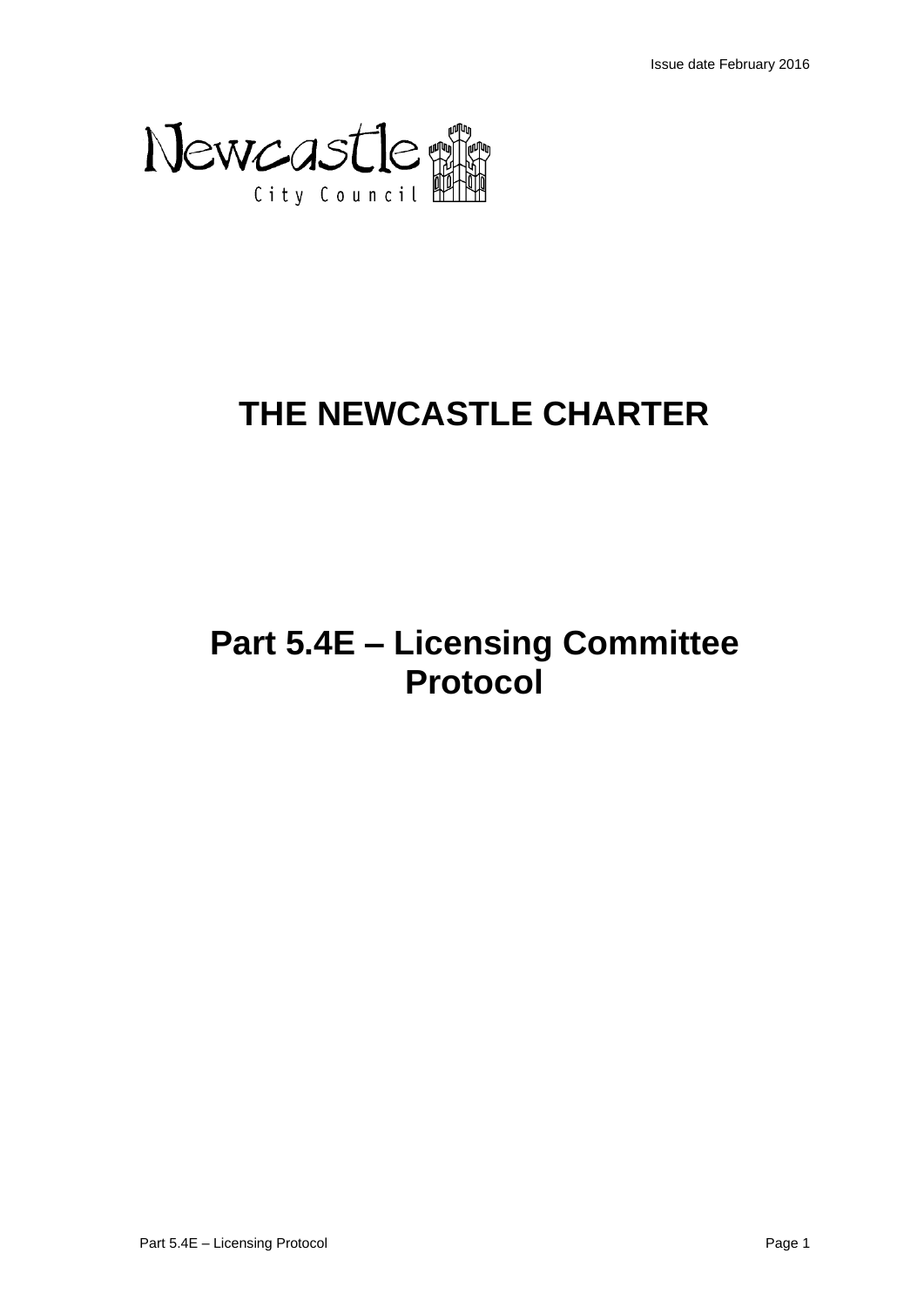#### **Notes:-**

#### **This constitutes a local protocol breach of which will constitute a breach of paragraph 6 of the Code of Conduct for Members at Part 5.2A.**

It also has to be read in conjunction with:

Protocol - Member/Officer Relations. (Part 5.4A of the Newcastle Charter).

This Protocol was approved by City Council on 23 May 2007. Minor changes were made in 2008 to reflect the revised Members' Code of Conduct.

Changes were made in 2012 to reflect the new Members' Code of Conduct and up to date legislation.

Further changes were made in 2014 to reflect the changes made to the Council's licensing procedures and organisational matters and up to date legislation.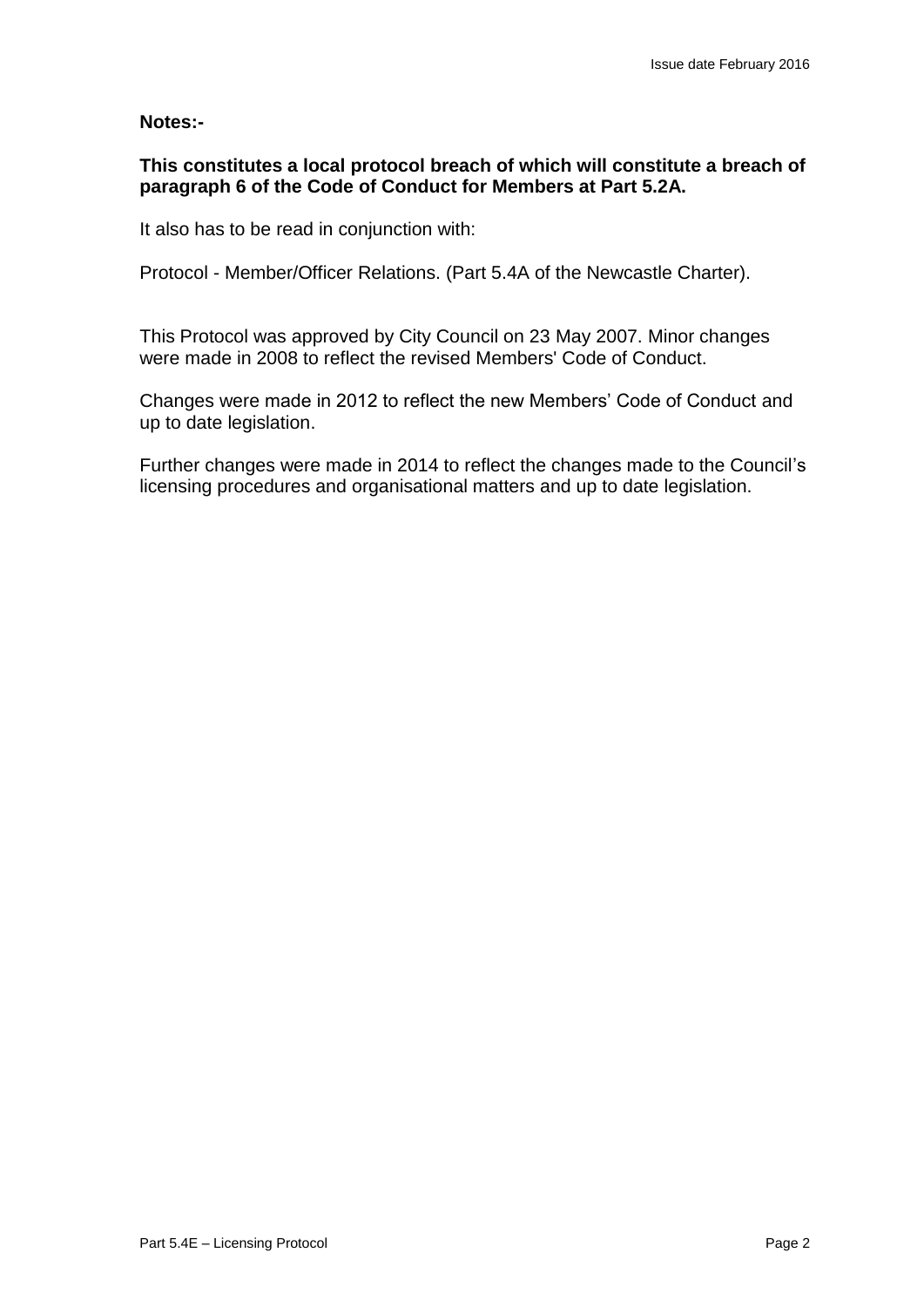# **City of Newcastle upon Tyne**

# **Protocol- Licensing Committee**

This Protocol sets out principles to guide members and officers in determining licensing applications and making other decisions within the terms of reference of Licensing Committee.

Although it is of particular relevance to members of Licensing Committee, **it applies to all members of the Council who may become involved in licensing matters**. It will be distributed annually to all members of the Council.

Officers participating in the Licensing Committee process must comply with the Employees Code of Conduct (Part 5.2C of the Newcastle Charter)

Copies will be available for the public in the Regulatory Services and Public Safety and Regulation Division and the Democratic Services Division. A copy will also be available on the Council's internet site.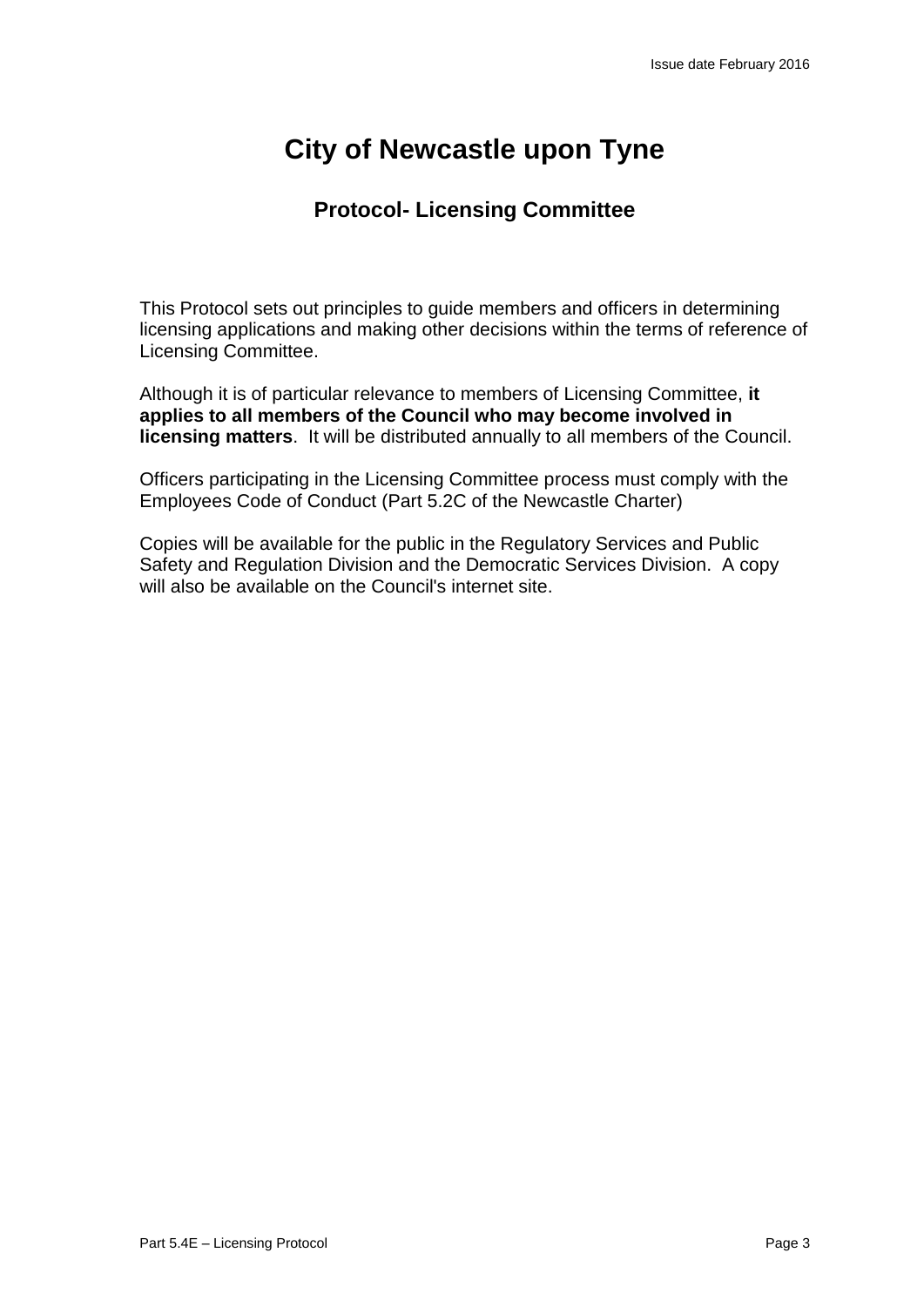# **CITY OF NEWCASTLE UPON TYNE**

# **PROTOCOL - LICENSING COMMITTEE**

# 1. INTRODUCTION

This protocol contains guidance for members of the Licensing Committee. If members are uncertain about the application of the Protocol, they should seek guidance from officers, preferably in advance of any meeting. (Appendix A contains a list of current contact officers).

Licensing has a very important role to play in the life of the City. The Licensing Committee determines applications under the Licensing Act 2003 and applications under the Gambling Act 2005. Licensing Committee will consider applications for sexual entertainment venues under the Local Government (Miscellaneous Provisions) Act 1982 (as amended) but will not do so in its capacity as a statutory licensing committee. The Licensing Act 2003 regulates 'licensable activities' which are defined in the Act as the sale of alcohol, supply of alcohol by a club, regulated entertainment and late night refreshment. The Gambling Act 2005 regulates the licensing of gambling premises and certain permissions.

In this Protocol, reference to 'the Regulations' means The Licensing Act 2003 (Hearings) Regulations 2005 (SI 2005 No 44) and/or The Gambling Act 2005 (Proceedings of Licensing Committees and Sub-Committees) (Premises Licences and Provisional Statements) (England and Wales) Regulations 2007 (SI 2007 No 173)

# 2. INTERESTS OF THE WHOLE COMMUNITY

- Members of Licensing Committee should determine licensing matters in the interests of the whole community of the City.
- All applications should be determined with regard to the relevant legislation, the statutory guidance and the Licensing Policy/Gambling Policy adopted by the Council.
- Members of Licensing Committee should not prejudge licensing applications nor do anything that may reasonably be taken as giving an indication of having prejudged licensing applications.
- All other members should have regard to these principles when dealing with licensing matters and must avoid giving an impression that the Council may have prejudged the matter.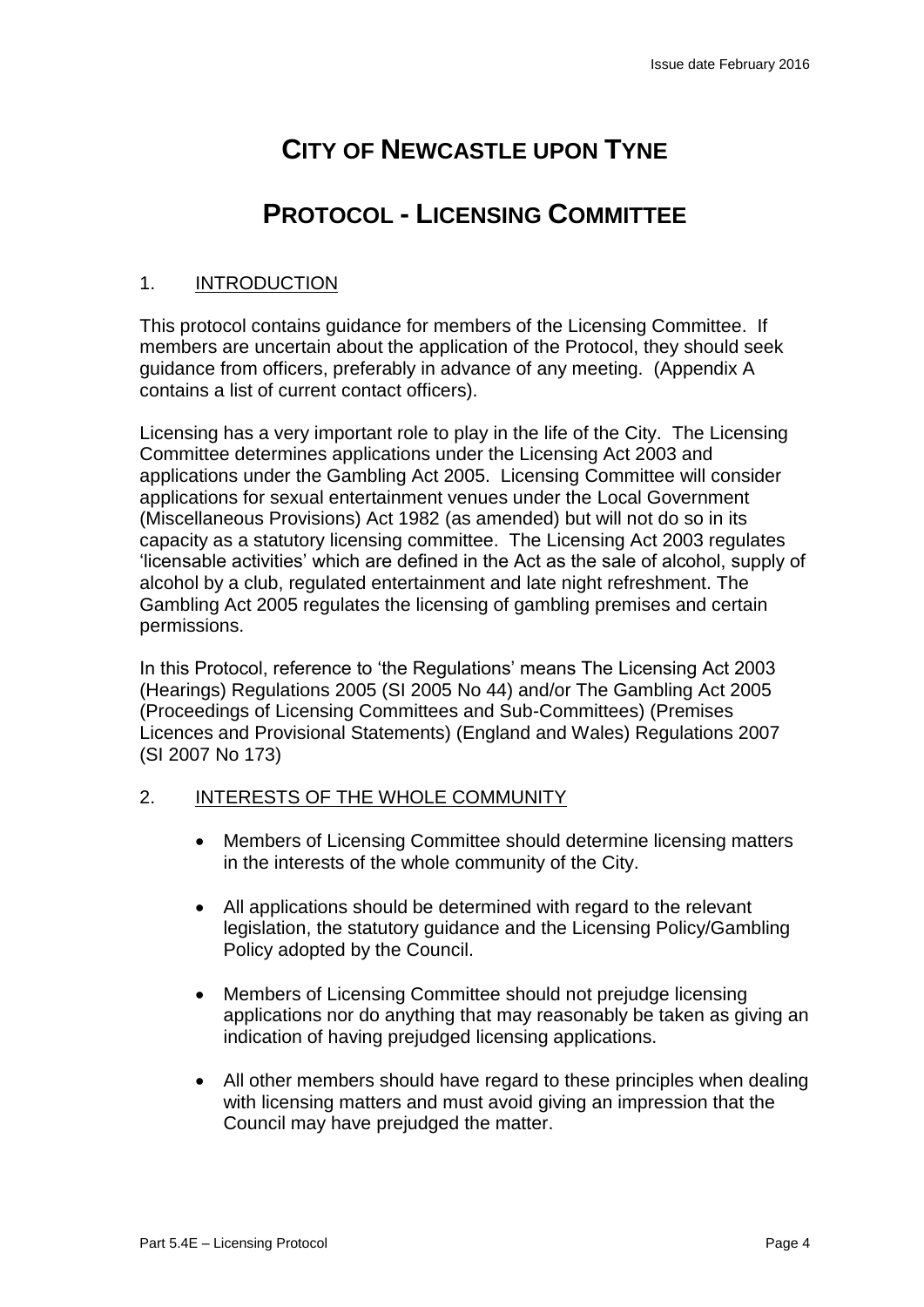# 3. PARTICIPATION OF MEMBERS

- (i) Members must consider carefully whether it is right for them to participate in a matter before the Committee. There are two elements to this:
	- (a) where they have personal and non-participatory interests
	- (b) where members of the public may feel that the member will not be able to approach matters with an open mind and consider the application on its own merits.

While this Protocol seeks to guide Members each situation will be different and Members should seek guidance from Officers.

#### Personal and non-participatory interests

(ii) Members must comply with the provisions regarding personal interests and non-participatory interests set out in Parts 2- 4 of the Code of Conduct for Members (Part 5.2A of the Newcastle Charter).

In particular, members must be mindful that if they have a "nonparticipatory interest" as defined in the Members' Code of Conduct, they must withdraw from the meeting and take no part in the matter.

However, a member may stay for a hearing to make representations, answer questions, give evidence (including questioning the evidence and representations of others) and sum up provided that the member leaves immediately before the sub-committee retires to discuss and make their decision.

(iii) Pre-judgment

Section 25 of the Localism Act 2011 provides that:

"A decision maker is not to be taken to have had, or to have appeared to have had, a closed mind when making the decision because: a) the decision-maker had previously done anything that directly or individually indicated what view the decision maker took, or would or might take, in relation to a matter, and;

b) the matter was relevant to the decision".

The key point is that by the time the member considers the application they must have an open mind and appear to have an open mind when determining the application.

While the Code of Conduct for Members provides guidance as to personal and non-participatory interests which may affect a member's ability to take part in the decision-making process, members may have other interests which may influence their decision which will not amount to personal or non-participatory interests for the purposes of the Code. In order to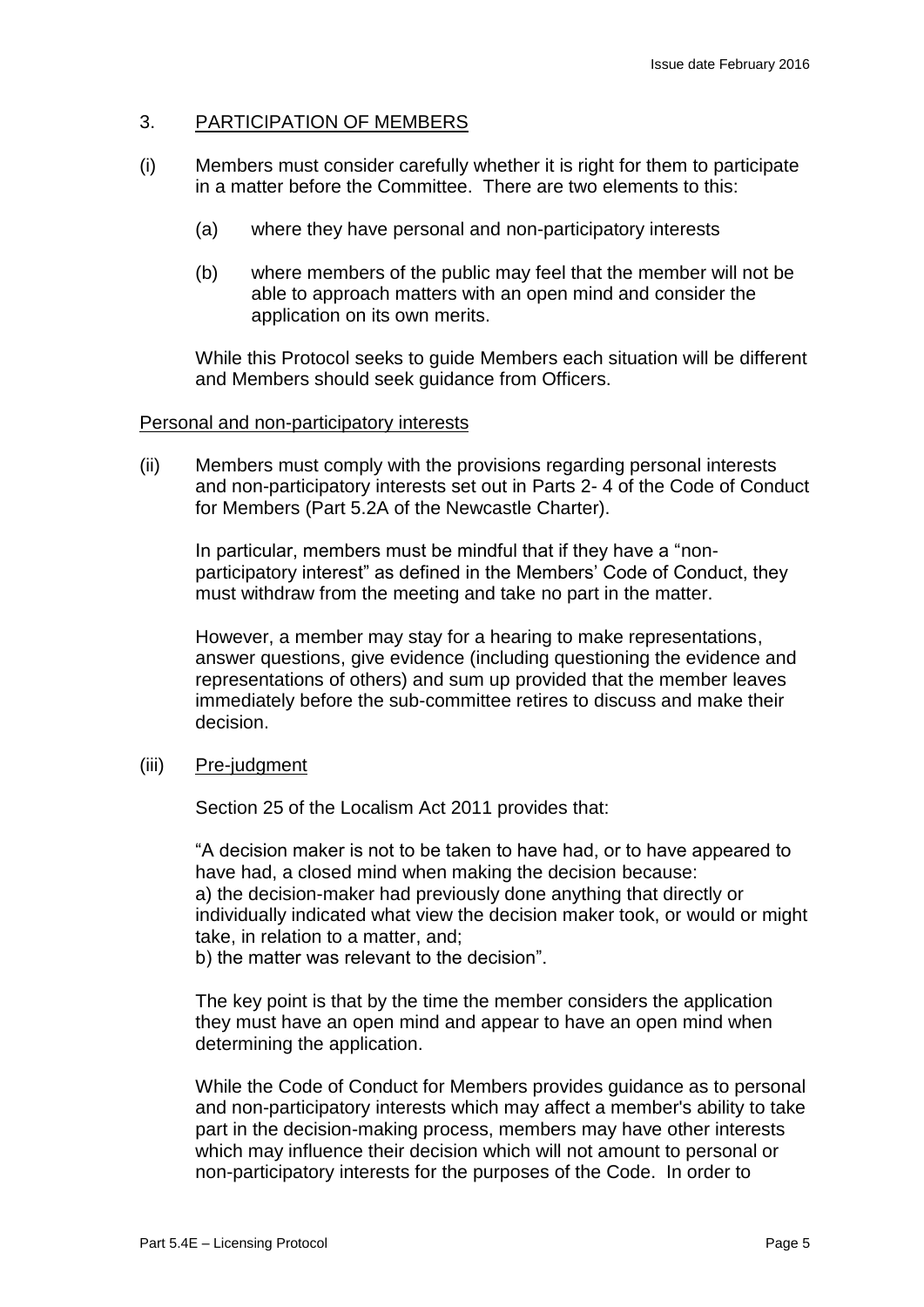maintain the integrity of the licensing system, members should be careful to ensure that such interests do not unduly influence their decisions. Such interests may arise:-

- from ward concerns
- from membership of other Committees of the Council
- from membership of other public or community bodies
- from membership of voluntary associations and trusts (including where appointed by the Council)
- from a connection with a particular policy initiative of the Council.
- from membership of clubs, societies and groups
- from hobbies and other leisure interests
- from employment or professional concerns

Such interests may mean that a Member is involved with a licensing application before the matter comes before the Licensing Committee. Such involvement need not on its own debar a member from participating in making the licensing decision when the matter is considered by Licensing Committee providing that the member has not already decided how they will vote on the matter before the Committee. Members should, however, always consider carefully whether in any particular case they can reasonably be seen to approach the application on its own merits and with an open mind. If the member considers that this is not possible, the member should withdraw from consideration of that item.

As a minimum, the integrity of the licensing system requires openness on the part of members; it must operate fairly and be seen to operate fairly.

#### 4. POLITICAL GROUP MEETINGS

Members of Licensing Committee must not base their decision on any discussion that may have taken place in a political group meeting. To do so would mean that Members have not come to the Committee meeting with an open mind, and that they may have been influenced by group discipline rather than the merits of the case. The Ombudsman has found maladministration in cases where members have been influenced by political group decisions in deciding planning applications, and the same principles apply to licence applications.

#### 5. ANNUAL RETURN

**Members of Licensing Committee and officers who attend Licensing Committee regularly should complete the Annual Return in the form set out in Appendix B.**

#### 6. NATURAL JUSTICE

There are two elements to natural justice: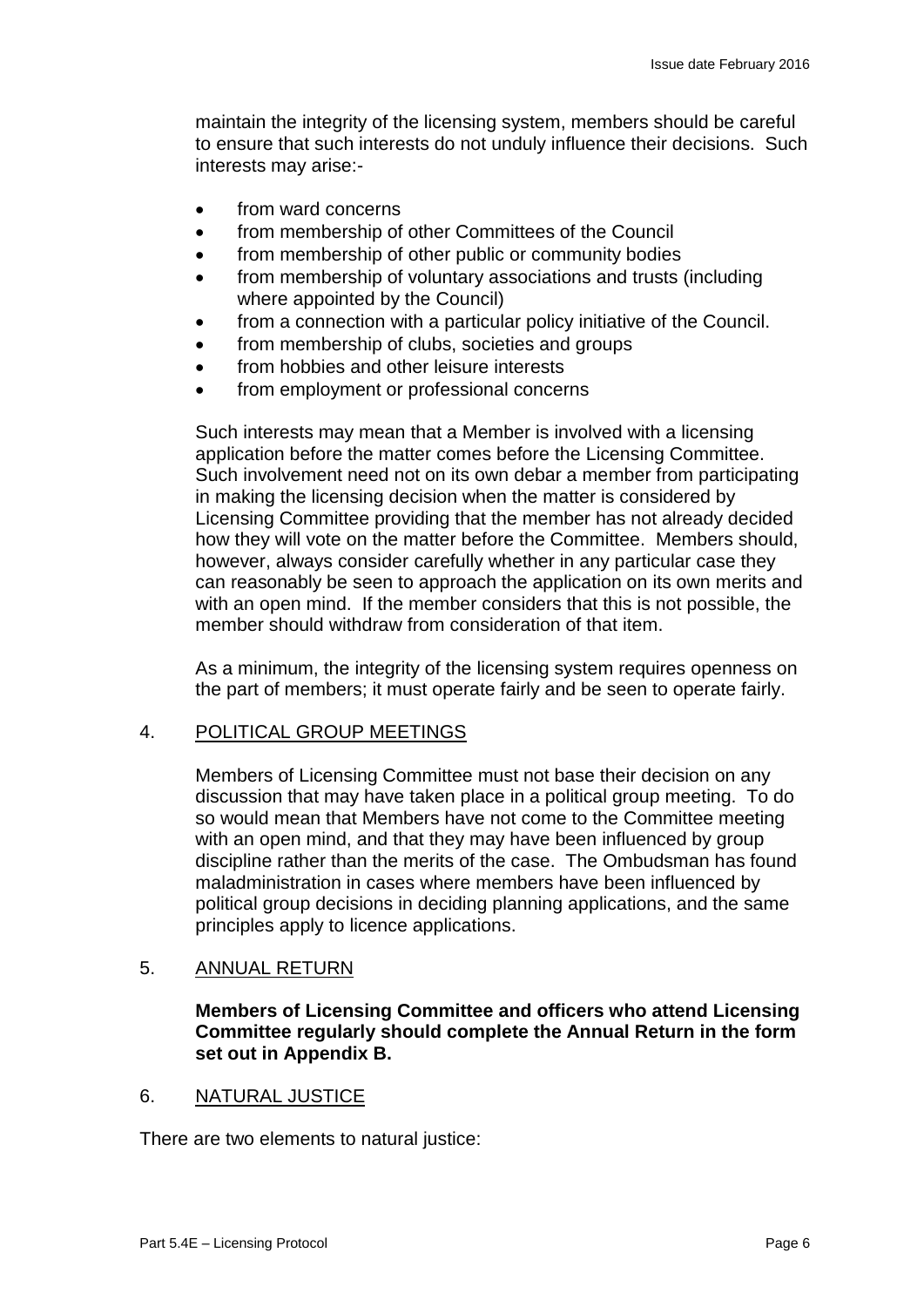#### (a) Fairness

- (i) When the Licensing Committee is considering an application, all parties will be given an opportunity to put his/her case before the Committee, in accordance with the Regulations governing such hearings and the Procedure adopted by the Licensing Committee. If a party or his/her representative does not attend, the Licensing Committee may proceed in his or her absence in accordance with the Regulations and the Procedure.
- (ii) The Licensing Authority will arrange a hearing when it receives relevant representations under the legislation.
- (iii) All documentation to be considered by the Licensing Committee will be available in advance in accordance with the Regulations and the Procedure.
- (iv) All Members of the Licensing Committee shall be present throughout the consideration of a particular application. Where a Member arrives late or leaves the room once consideration of the matter has started, that Member shall play no part in the decision-making process for the particular application. Where an application is adjourned it shall be heard by the same Members only, and no others.

#### (b) Prevention of Bias

- (i) The rules about personal and non-participatory interests set out in Parts 2- 4 of the Code of Conduct for Members (Part 5.2A of the Newcastle Charter) shall be firmly applied. Members are also referred to the guidance about prejudgement in paragraph 3.
- (ii) When the Licensing Committee moves into private session to consider its decision, it should be accompanied only by its Democratic Services Officer, legal adviser and advising officer, all of whom shall have taken no substantive part in the debate, and shall play no substantive part in the decision-making process.

# 7. HEARINGS

Hearings shall generally be in public and the Committee shall retire to consider its decision and take advice from officers.

# 8. DEBATE

(a) Only members of the Licensing Committee can take part in the decision making.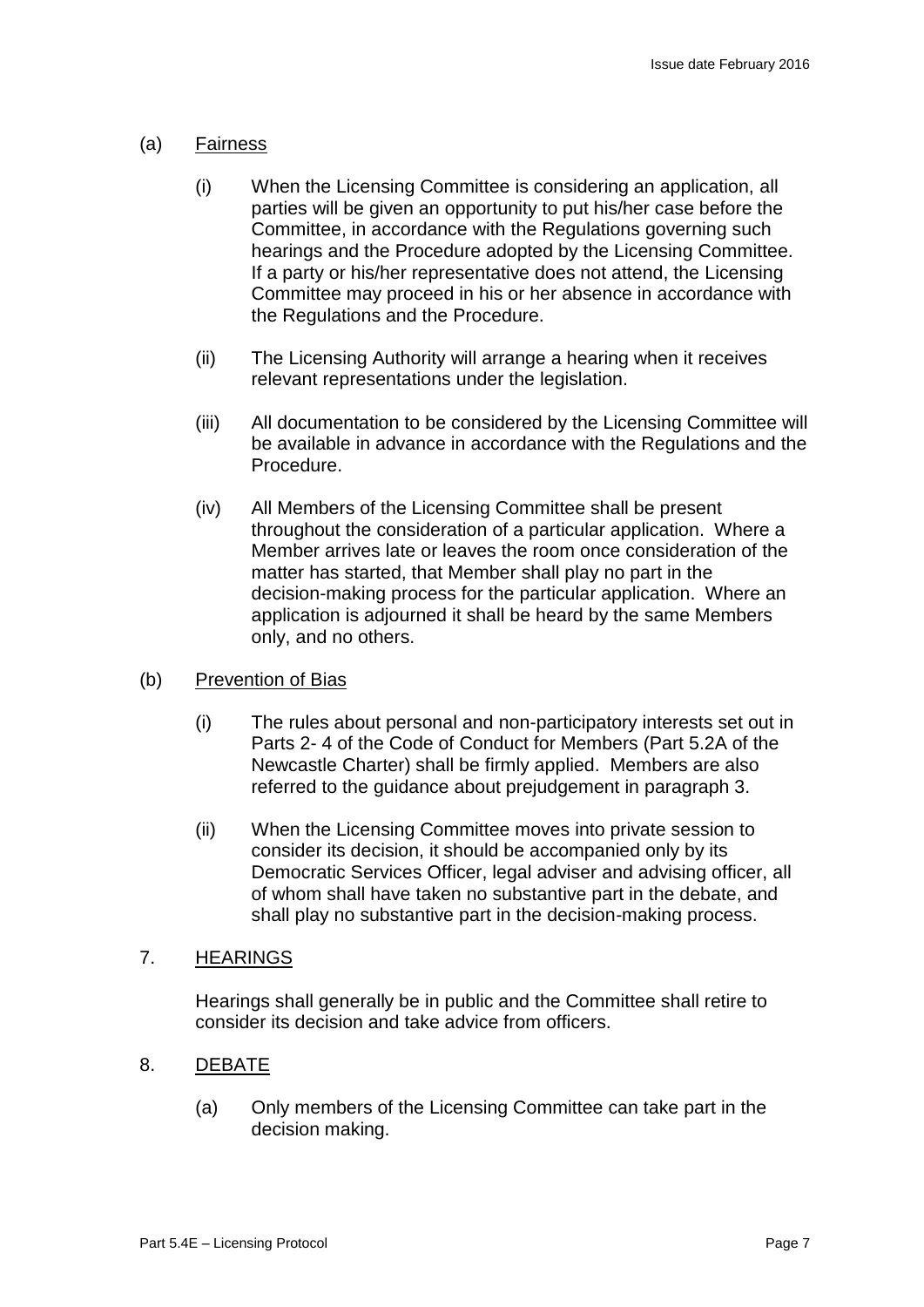- (b) All members of the Council have the right to attend meetings of Licensing Committee under the Council Procedure Rules. Such members may not remain if the Licensing Committee goes into private session to consider their decision.
- (c) Members of Licensing Committee must:-
	- (i) listen to all arguments for and against an application and weigh them up carefully before deciding whether to support or oppose a particular application.
	- (ii) make sure that they are not swayed by arguments which are not directly related to the merits of the application.

#### 9. GENERAL PROCEDURES FOR DEALING WITH APPLICATIONS AND **HEARINGS**

The Procedure for dealing with applications and hearings is set out in the Licensing Act 2003 and Gambling Act 2005 and regulations made under those Acts, government and Gambling Commission guidance, the Council's Statement of Licensing Policy and Statement of Licensing Principles and guidance documents and protocols prepared from time to time by the Council. These can be accessed by the Internet:-

Legislation and Regulations: [www.legislation.gov.uk](http://www.legislation.gov.uk/) Home Office Guidance: [www.gov.uk](http://www.gov.uk/) Gambling Commission: [www.gamblingcommission.gov.uk](http://www.gamblingcommission.gov.uk/) Newcastle City Council: [www.newcastle.gov.uk/business/licences](http://www.newcastle.gov.uk/business/licences)

These additional guidance documents and protocols do not constitute a local protocol (breach of which will constitute a breach of paragraph 6 of the Code of Conduct for Members at Part 5.2A) but may be relevant in determining whether there has been a breach of the Code of Conduct for Members or a local protocol.

# 9A. ROLE OF MEMBERS IN RELATION TO APPLICATIONS

#### **Licensing Act 2003**

S18 of the Licensing Act 2003 provides that representations must be made by a responsible authority or other person. The term "other person" is very wide. To be relevant the representation must meet the relevant criteria set out in S18(6) of the Act. It is no longer necessary for such a person to live in geographical proximity to the premises. As well as acting in their own right, such a person may also request that a representative makes the representation on their behalf.

Consequently members are able to make representations in relation to this Act.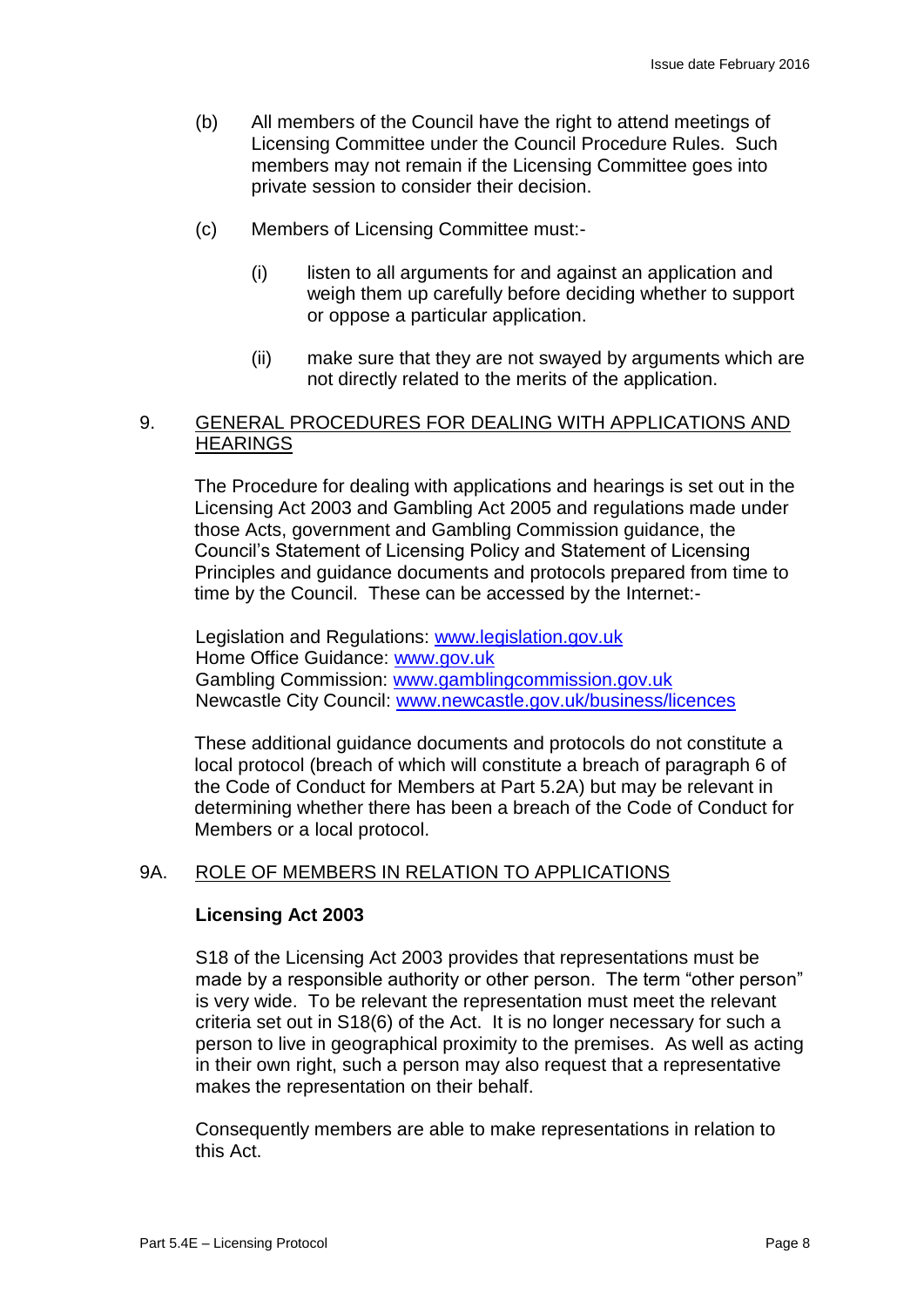This section of the Act is explained in paragraphs 8.12 – 8.13 of the Guidance issued by the Government and a copy can be obtained from officers if necessary.

#### **Gambling Act 2005**

S 158 of the Gambling Act 2005 sets out who is an interested party in relation to an application under this Act for a premises licence for gambling. An interested party is a person who:

- a) lives sufficiently close to the premises to be likely to be affected by the authorised activities
- b) has business interests that might be affected by the authorised activities , or
- c) represents persons who satisfy paragraph (a) or (b)

Guidance issued under the Act by the Gambling Commission states at Para.8.12:

*'Interested parties can be people who are democratically elected such as councillors and MPs. Where appropriate this will include county, parish and town councillors. Other than these persons, authorities should require written evidence that a person 'represents' someone who either lives sufficiently close to the premises to be likely to be affected by the authorised activities and/or business interests that might be affected by the authorised activities. A letter from one of these persons requesting the representation is sufficient.'*

Accordingly under the Gambling Act members have an automatic right to make representations.

#### 10. LOBBYING

While recognising that lobbying of members has an important role in the local democratic process, this should not prejudice the licensing process. See Appendix C for guidance.

#### 11. HOSPITALITY

Members should not accept gifts or hospitality from applicants or objectors in connection with their membership of the Licensing Committee as this might reasonably be interpreted as likely to influence a Member's judgement.

In addition, all Members must comply with paragraph 3 of Annex 3 of the Code of Conduct for Members (Part 5.2A of the Newcastle Charter).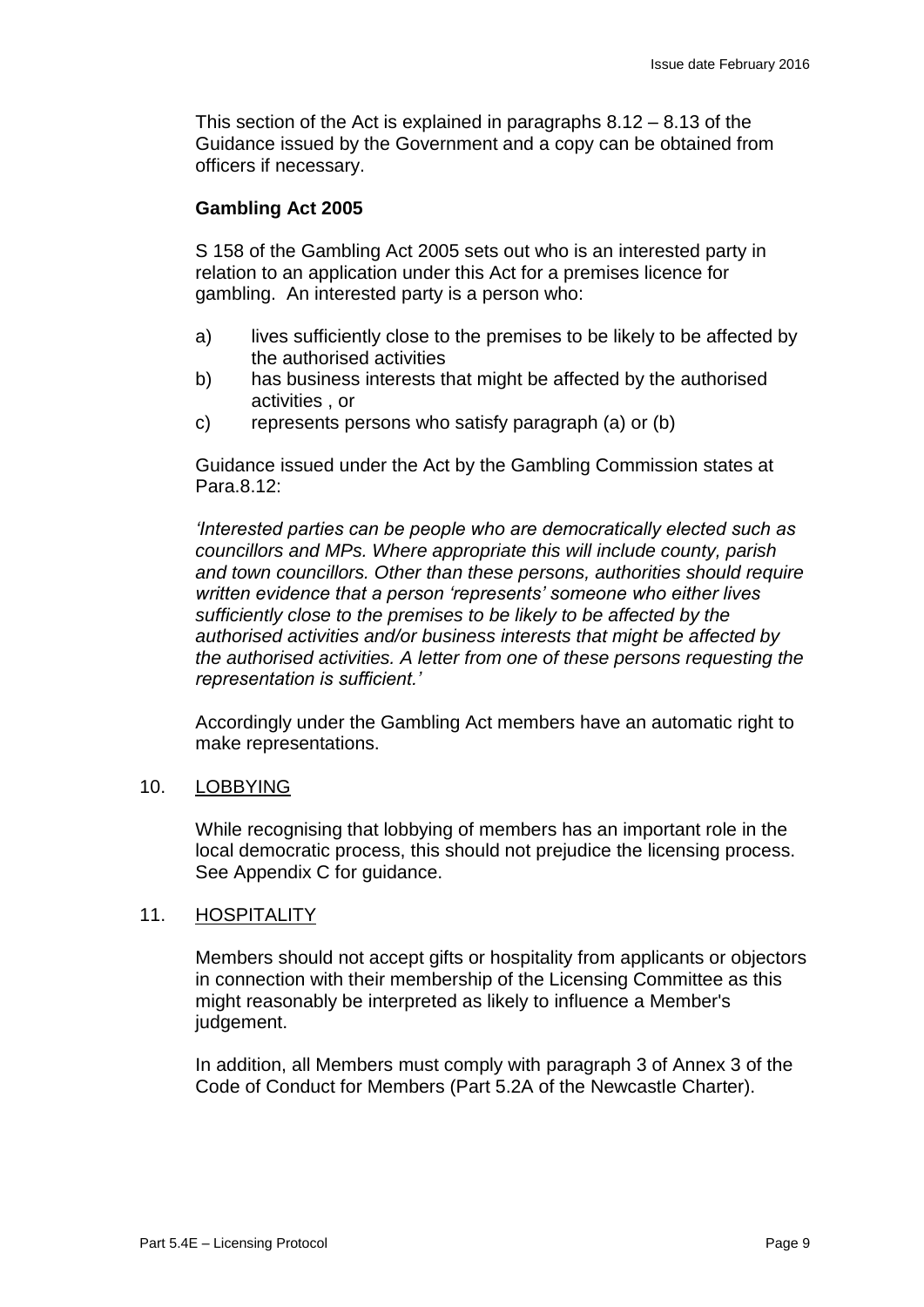If you have received within the previous 3 years the offer of a gift or hospitality with an estimated value of more than £50 (whether or not you accept the offer) from any person, which is attributable to your position as an elected or co-opted member of the Council this will be a registerable personal interest.

All receipts or offers of gifts or hospitality of at least £50 in value must be notified to the Service Manager Democratic Services on behalf of the Monitoring Officer.

#### 12. VISITS TO PREMISES

The main role of Licensing Committee is to decide individual applications which is a quasi-judicial function. The Committee (in conjunction with the appropriate scrutiny committee) also has a role in deciding a policy framework.

The Committee may find it useful in the course of its deliberations on an application to visit the premises in question. While it is proper for the Committee to do this, care must be taken not to prejudice the integrity of the licensing process. The following ground rules will help to prevent this

- Arrangements for visits should be approved by the Committee and arranged by officers. Members should not make their own arrangements. If Members are approached direct, they should pass the person concerned on to officers.
- Members should not accept any gift or any hospitality during such visits. Any such offer must be registered whether or not it is accepted (see paragraph 11 above).
- There should be no discussion of individual applications including those that have been determined, those that are pending and those that potentially could arise in the future.
- At such visits, there should be no one-to-one discussions between Members and others.
- Officers should always be present at such visits.
- A note should be kept of who attended the visits, what occurred and an outline of any discussions. A copy should be placed on the relevant directorate file and open to public inspection.
- Members may attend on such visits with the Applicant and/or representatives of responsible authorities\*, other persons and interested parties.\*\*

\*NOTE: '*responsible authority'* in the Licensing Act 2003 is defined in S13(4) as follows:-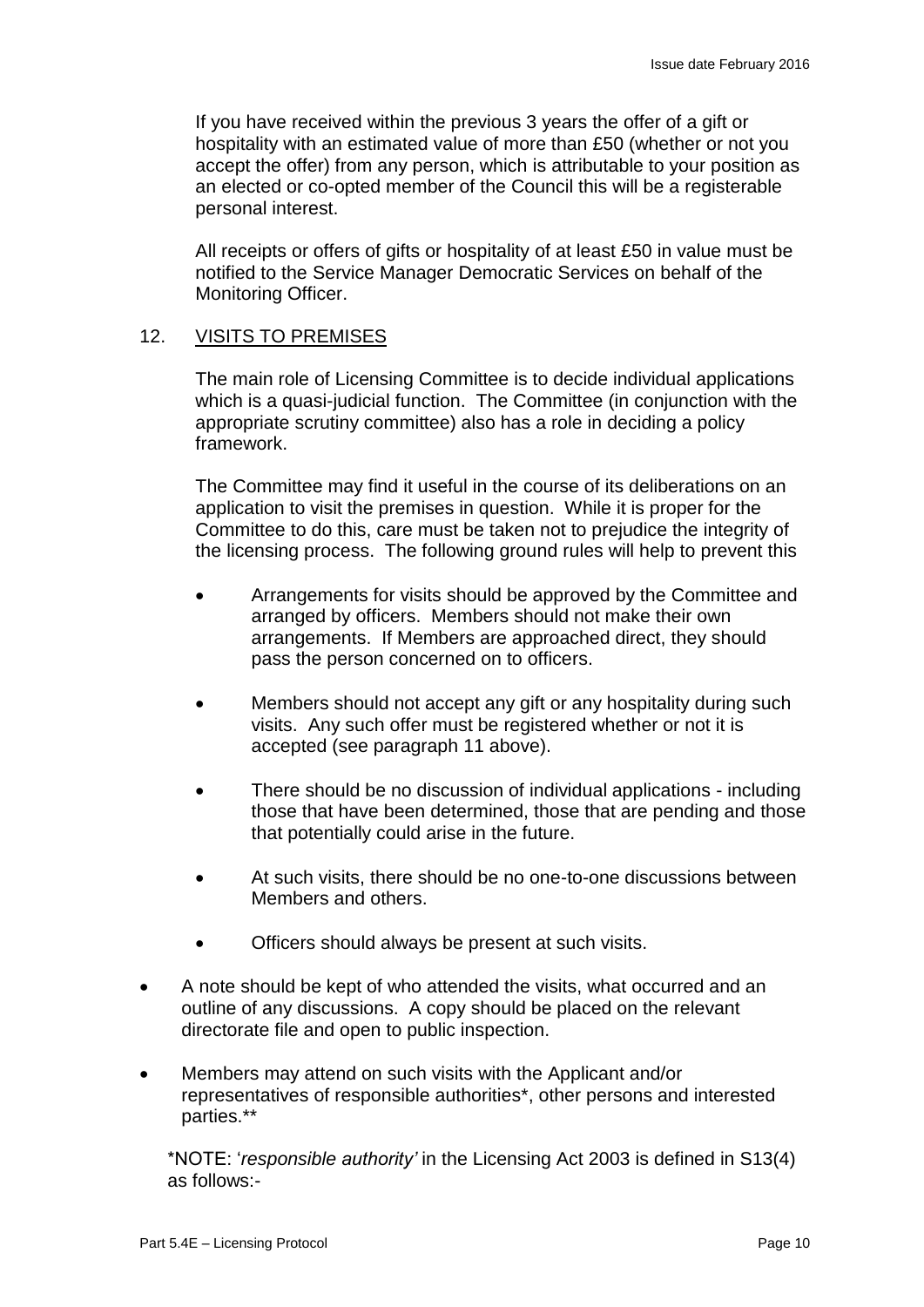- *(4) "Responsible authority" means any of the following –*
	- *(za) the relevant licensing authority and any other licensing authority in whose area part of the premises is situated, and*
	- *(a) the chief officer of police for any police area in which the premises are situated,*
	- *(b) the fire and rescue authority for any area in which the premises are situated,*
	- *(ba) the local authority in England whose public health functions within the meaning of the National Health Service Act 2006 are exercisable in respect of any area in which the premises are situated,*
	- *(c) the enforcing authority within the meaning given by section 18 of the Health and Safety at Work etc. Act 1974 for any area in which the premises are situated,*
	- *(d) the local planning authority within the meaning given by the Town and Country Planning Act 1990 (c.8) for any area in which the premises are situated,*
	- *(e) the local authority by which statutory functions are exercisable in any area in which the premises are situated in relation to minimising or preventing the risk of pollution of the environment or of harm to human health,*
	- *(f) a body which –*
		- *(i) represents those who, in relation to any such area, are responsible for, or interested in, matters relating to the protection of children from harm, and*
		- *(ii) is recognised by the licensing authority for that area for the purposes of this section as being competent to advise it on such matters,*
	- *(h) in relation to a vessel –*
		- *(i) a navigation authority (within the meaning of section 221(1) of the Water Resources Act 1991 (c.57)) having functions in relation to the waters where the vessel is usually moored or berthed or any waters where it is, or is proposed to be, navigated at a time when it is used for licensable activities,*
		- *(ii) the Environment Agency,*
		- *(iii) the Canal & River Trust or*
		- *(iv) the Secretary of State,*
	- *(i) a person prescribed for the purposes of this subsection.""*

\*\*"i*nterested parties"* and "*responsible authorities*" in the Gambling Act 2005 are defined in S157 and S158 as follows: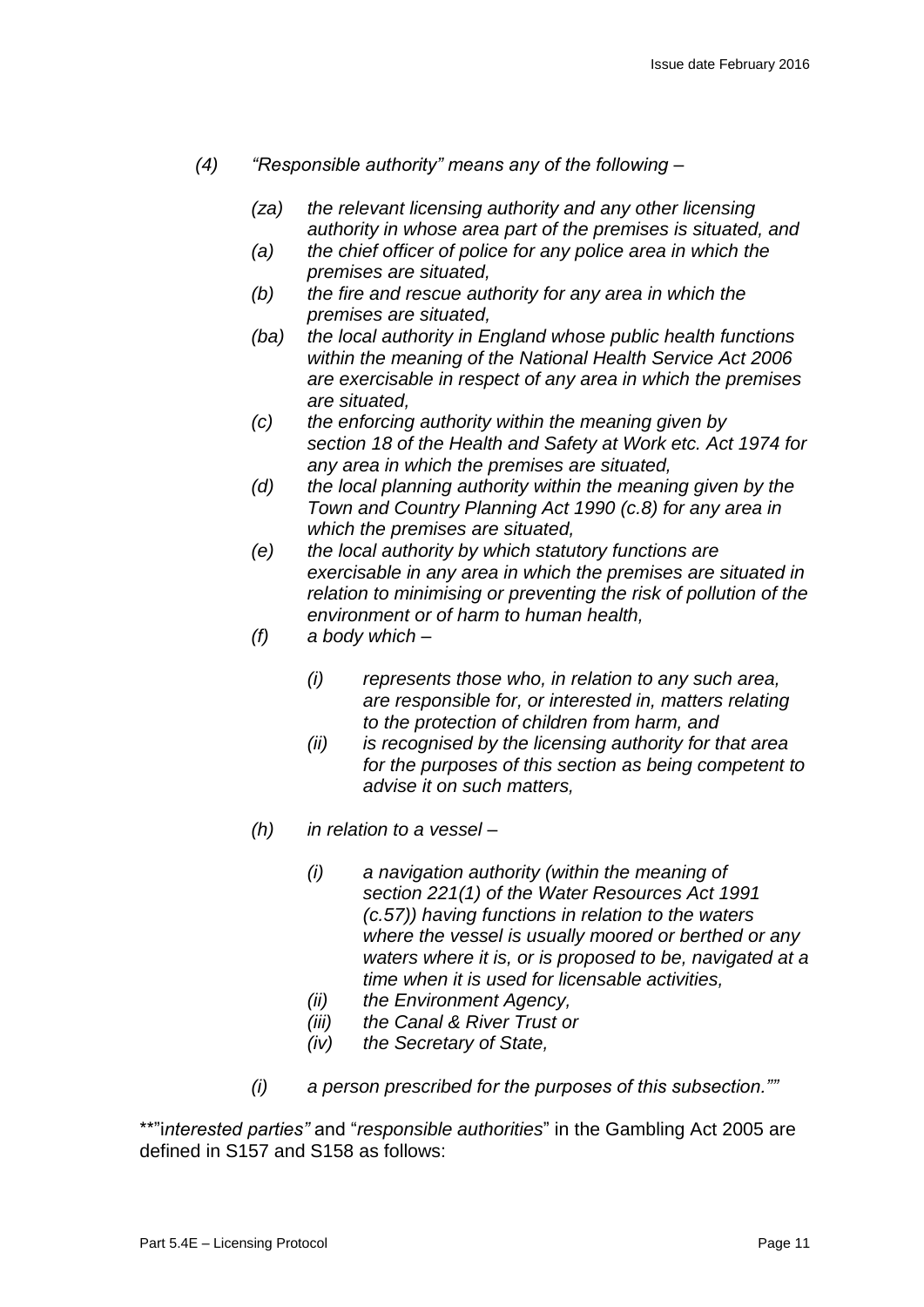#### *"157 Responsible authorities*

*For the purposes of this Part the following are responsible authorities in relation to premises-*

- *(a) a licensing authority in England and Wales in whose area the premises are wholly or partly situated,*
- *(b) the Commission,*
- *(c) either-*
	- *(i) in England and Wales, the chief officer of police for a police area in which the premises are wholly or partly situated, or*
	- *(ii) in Scotland, the chief constable of the police force maintained for a police area in which the premises are wholly or partly situated,*
- *(d) the fire and rescue authority for an area in which the premises are wholly or partly situated,*
- *(e) either-*
	- *(i) in England and Wales, the local planning authority, in accordance with Part I of the Town and Country Planning Act 1990 (c.8), for an area in which the premises are wholly or partly situated, or*
	- *(ii) in Scotland, the planning authority, in accordance with Part I of the Town and Country Planning (Scotland) Act 1997 (c.8), for an area in which the premises are wholly or partly situated,*
- *(f) the council constituted under section 2 of the Local Government etc. (Scotland) Act 1994 (c.39) for an area in which the premises are wholly or partly situated,*
- *(g) an authority which has functions by virtue of an enactment in respect of minimising or preventing the risk of pollution of the environment or of harm to human health in an area in which the premises are wholly or partly situated,*
- *(h) a body which is designated in writing for the purposes of this paragraph, by the licensing authority for an area in which the premises are wholly or partly situated, as competent to advise the authority about the protection of children from harm,*
- *(i) Her Majesty's Commissioners of Customs and Excise, and*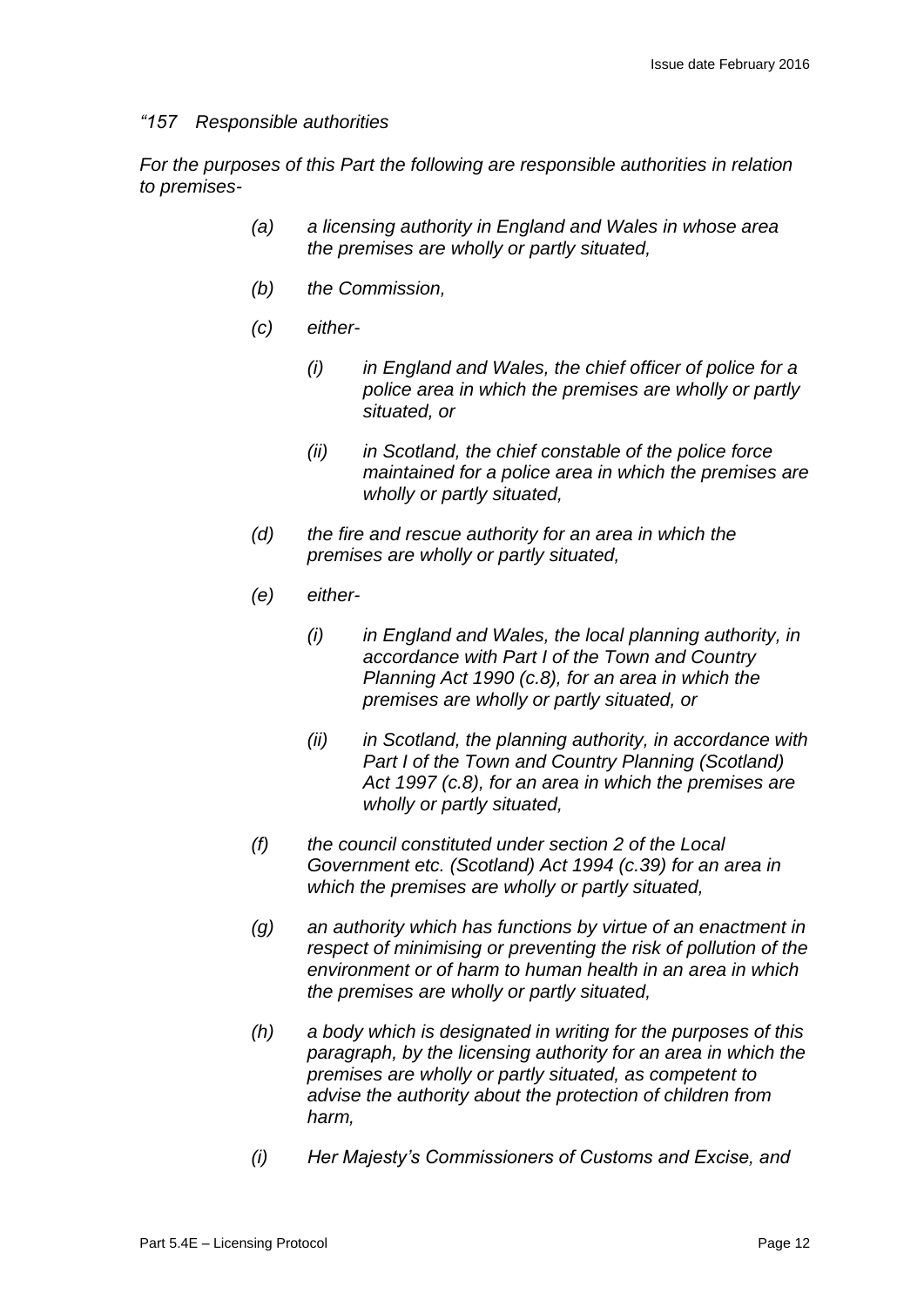- *(j) any other person prescribed for the purposes of this section by regulations made by the Secretary of State.*
- *158 Interested Party*

*For the purposes of this Part a person is an interested party in relation to a premises licence or in relation to an application for or in respect of a premises licence if, in the opinion of the licensing authority which issues the licence or to which the application is made, the person-*

- *(a) lives sufficiently close to the premises to be likely to be affected by the authorised activities,*
- *(b) has business interests that might be affected by the authorised activities, or*
- *(c) represents persons who satisfy paragraph (a) or (b)."*

#### 13. STATUTORY DUTIES

The Council is subject to a number of statutory duties which it must comply with when carrying out its statutory functions. These will apply to the licensing function except when such matters are clearly immaterial in the light of the particular statutory regime. Examples of these duties include:

EQUALITY ACT 2010 – section 149 provides that:

A council must, in the exercise of its functions, have due regard to the need to (1) eliminate discrimination, harassment, victimisation and any other conduct which is prohibited by or under the Equality Act 2010; (2) advance equality of opportunity between persons who share a relevant protected characteristic and persons who do not share it; (3) foster good relations between persons who share a protected characteristic and persons who do not share it.

The above powers relate to the following protected characteristics:

- (a) age
- (b) disability
- (c) gender reassignment
- (d) marriage and civil partnership
- (e) pregnancy and maternity
- (f) race (including colour, nationality and ethnic or national origins)
- (g) religion or belief
- (h) sex
- (i) sexual orientation

HUMAN RIGHTS - section 6(1) of the Human Rights Act 1998 provides that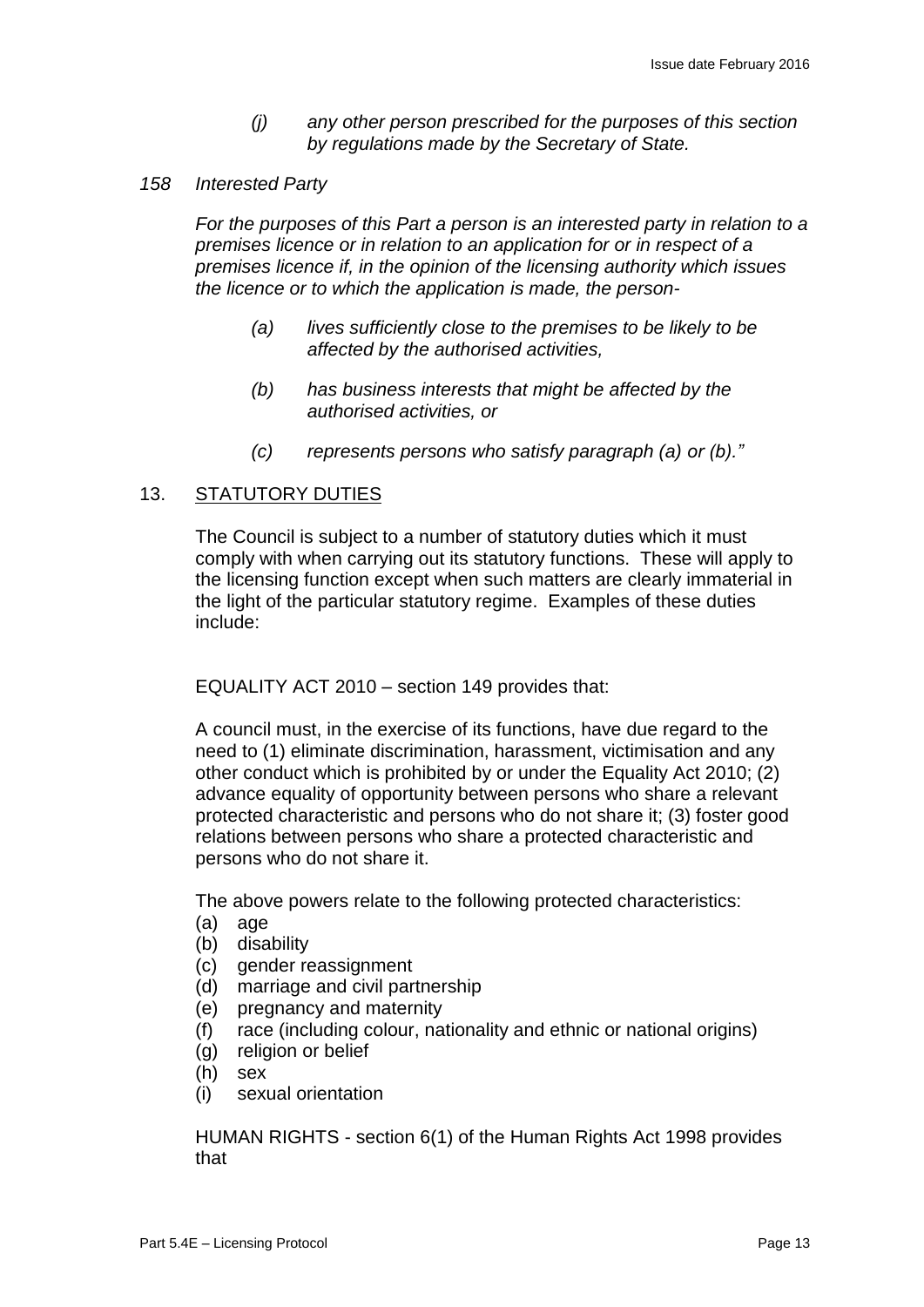*"It is unlawful for a public authority to act [or fail to act] in a way which is incompatible with a Convention right".*

BEST VALUE - section 3(1) of the Local Government Act 1999 provides that:

*"A best value authority must make arrangements to secure continuous improvement in the way in which its functions are exercised, having regard to a combination of economy, efficiency and effectiveness"*

CRIME AND DISORDER - section 17(1) of the Crime and Disorder Act 1998 provides that:

*"Without prejudice to any other obligation imposed on it, it shall be the duty of a [local authority] to exercise its various functions with due regard to the likely effect of the exercise of those functions on, and the need to do all that it reasonably can to prevent, crime and disorder in its area"*

HEALTH AND SOCIAL CARE – section 116B(1) of the National Health Service Act 2006 provides that:-

*"[The Council] and each of its clinical commissioning groups must, in exercising any functions, have regard to –*

- *(a) any assessment of relevant needs prepared by [the Council] and each of its clinical commissioning groups under section 116 [of the National Health Service Act 2006] which is relevant to the exercise of the functions; and*
- *(b) any joint health and wellbeing strategy prepared by them under section 116A which is so relevant."*

# 14. PRESS COMMENTS

(i) All members should ensure that any contact which they may have with the press should accord with the principles of this Code and should not affect the integrity of the licensing system.

Members should also comply with paragraph 20 in the Protocol - Member/Officer Relations (Part 5.4A of the Newcastle Charter) which is set out in Appendix D.

- (ii) The principles of the code apply to press contact; in particular:-
	- Members of Licensing Committee should ensure that they do not create the impression that they have prejudged the licensing application.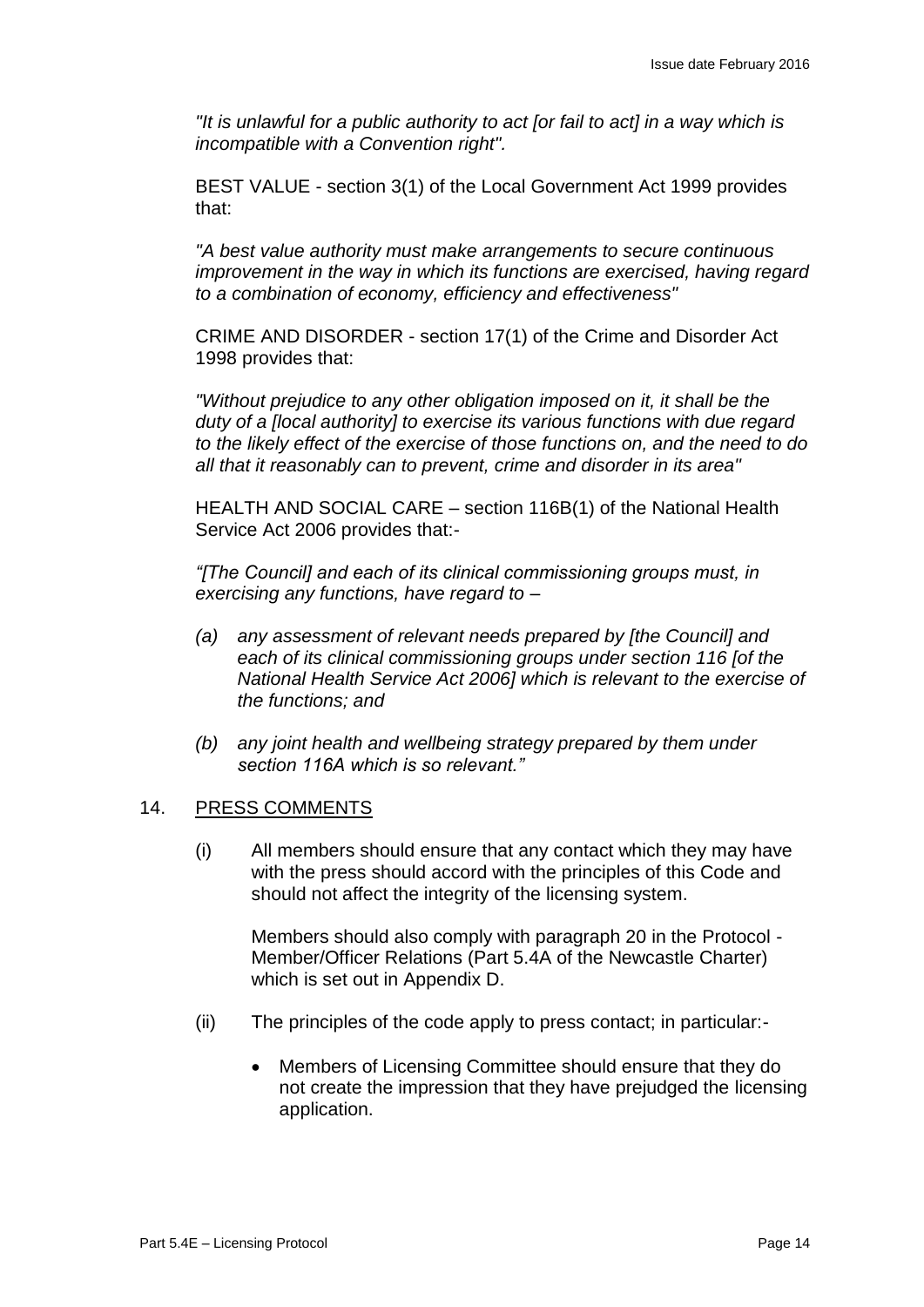All other members should ensure that they do not create the impression that the Council has already pre-judged the licensing application.

#### 15. **SCRUTINY**

The role of scrutiny committees is explained in the Scrutiny Committee Procedure Rules (Part 4E of the Newcastle Charter).

The "call-in" procedure allows scrutiny committees to ask executive decision-makers to reconsider decisions before they are implemented. Under the Local Government Act 2000, this does not apply to non-executive decisions such as those made by Licensing Committee. Individual decisions by the Licensing Committee are subject to appeal to the Magistrates' Court.

Scrutiny committees may review and scrutinise the overall work of Licensing Committee, if it forms part of their agreed work programme. The power to review and scrutinise should normally be used as part of wider policy review, and scrutiny committees should not scrutinise individual decisions made by Licensing Committee. **See above** in relation to decisions of the Licensing Committee and the right of appeal to the Magistrates' Court.

#### 16. BREACHES

A breach of this Protocol will constitute a breach of paragraph 6 of the Code of Conduct for Members. Complaints about any breach of this Protocol by a Member may be referred to the Monitoring Officer in accordance with the Protocol – Arrangements for dealing with complaints (Part 5.4G of the Newcastle Charter).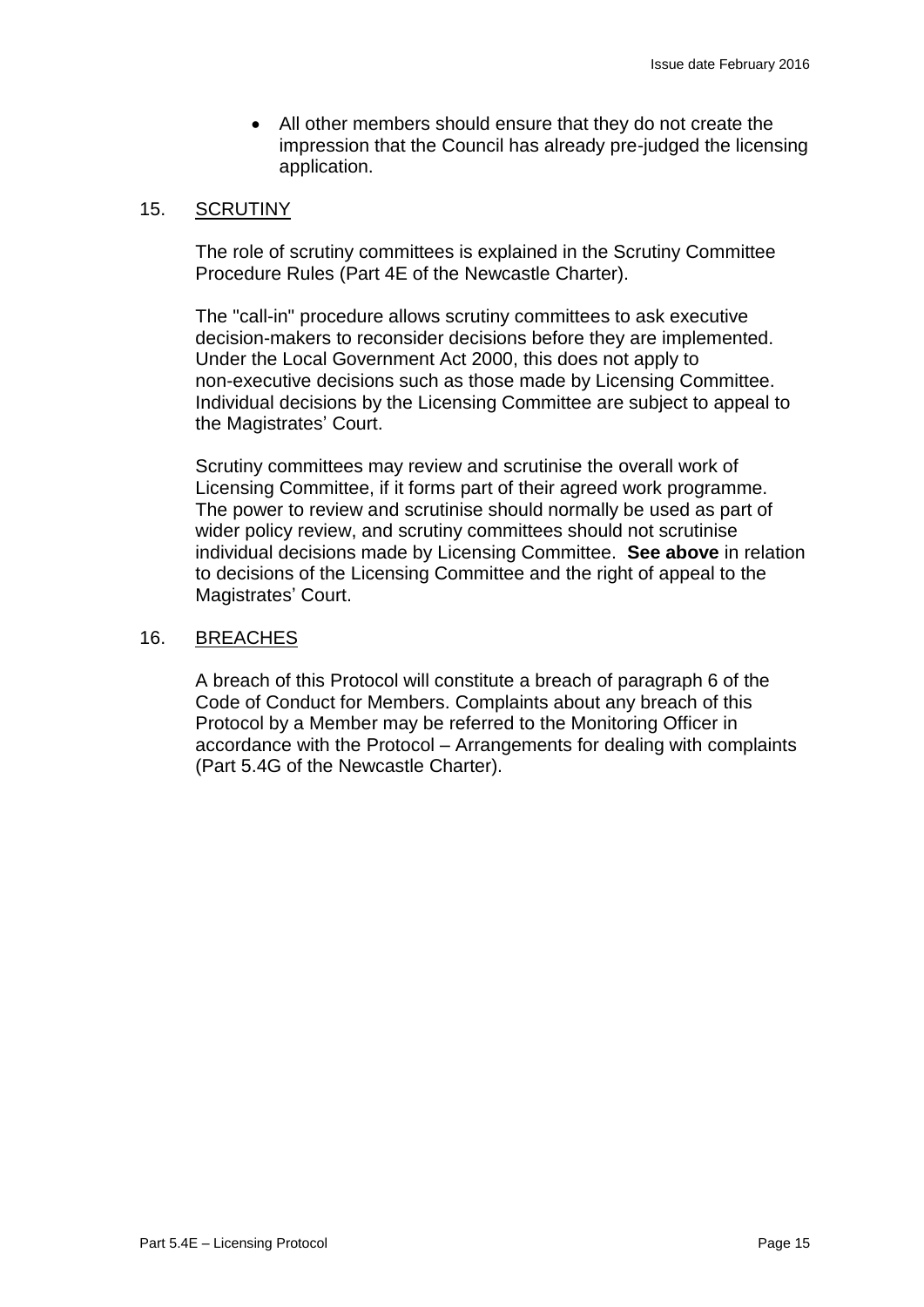# **APPENDIX A - CONTACT OFFICERS**

| <b>Division</b>                                             | <b>Officer</b>                                                             | <b>Direct</b><br><b>Telephone</b><br><b>Numbers</b><br>switchboard<br>0191 232 8520) |
|-------------------------------------------------------------|----------------------------------------------------------------------------|--------------------------------------------------------------------------------------|
| <b>Public Health and</b><br><b>Environmental Protection</b> | Stephen Savage - Assistant Director<br><b>Public Safety and Regulation</b> | 211 6101                                                                             |
|                                                             | Paula Davis - Licensing                                                    | 211 6175                                                                             |
|                                                             | Gillian Miller - Gambling                                                  | 211 5079                                                                             |
|                                                             | Linda Appleby - Licensing                                                  | 277 7130                                                                             |
| <b>Legal Services</b>                                       | Melanie Bulman - Solicitor                                                 | 211 5156                                                                             |
|                                                             | Nicola Sacco - Solicitor                                                   | 211 5167                                                                             |
|                                                             | Kerry Walker- Solicitor                                                    | 211 5176                                                                             |
|                                                             | Yvonne Donaldson - Senior Solicitor                                        | 211 5104                                                                             |
|                                                             | Joanne Bagshaw - Solicitor                                                 | 211 5125                                                                             |
| <b>Democratic Services</b>                                  | Linda Scott - Service Manager<br><b>Democratic Services</b>                | 211 5159                                                                             |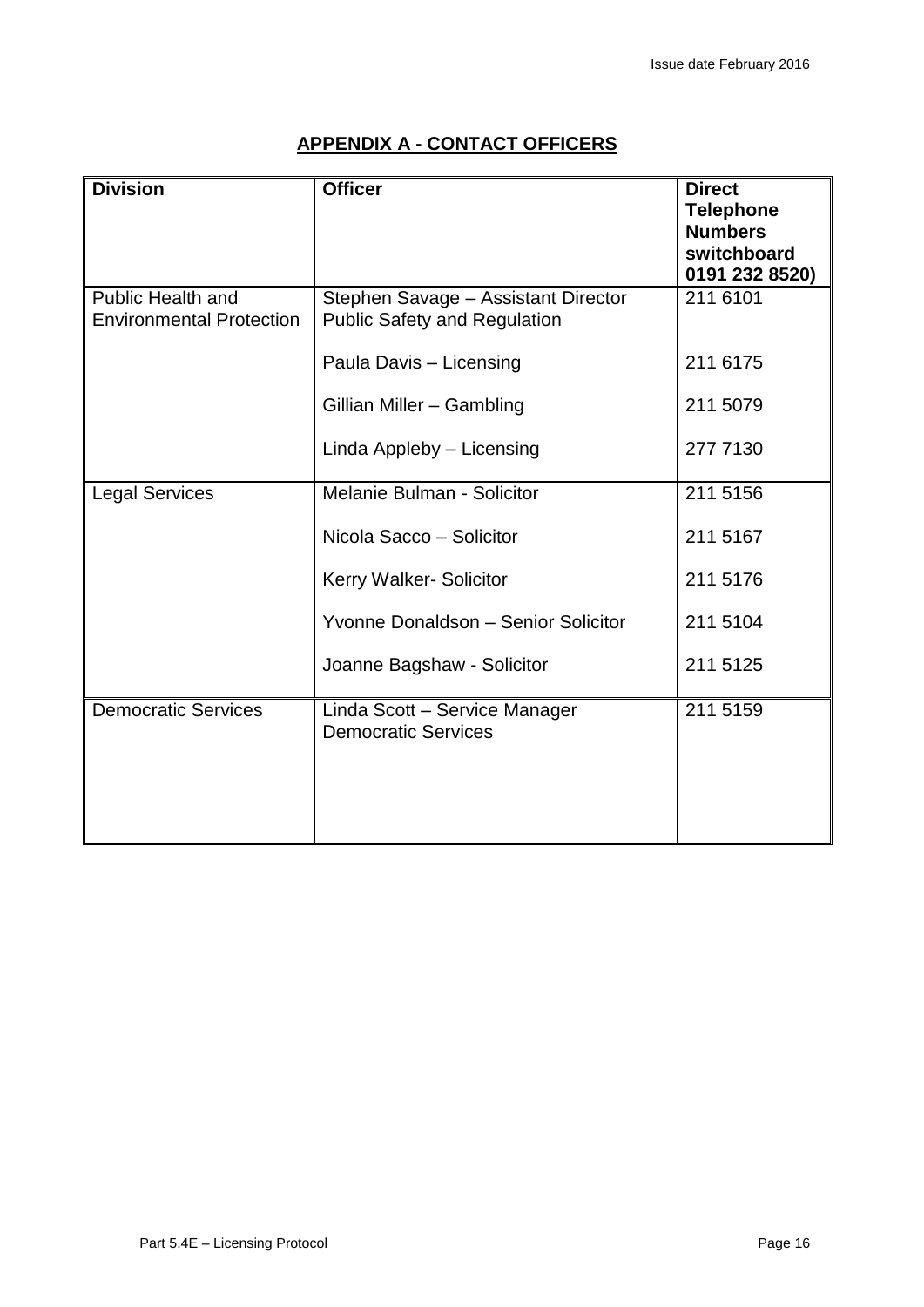#### **APPENDIX B**

#### **ANNUAL RETURN**

#### **LICENSING COMMITTEE PROTOCOL**

I confirm that I have made all appropriate declarations of interest over the municipal year [ ] to [ ]

#### OR

I have not had to make any declarations of interest over the municipal year  $[$   $]$  to  $[$   $]$ 

(signature)

(date)

This form is to be returned to the Service Manager Democratic Services before the end of each municipal year. The forms will be held in the Service Manager Democratic Services' office and open to public inspection.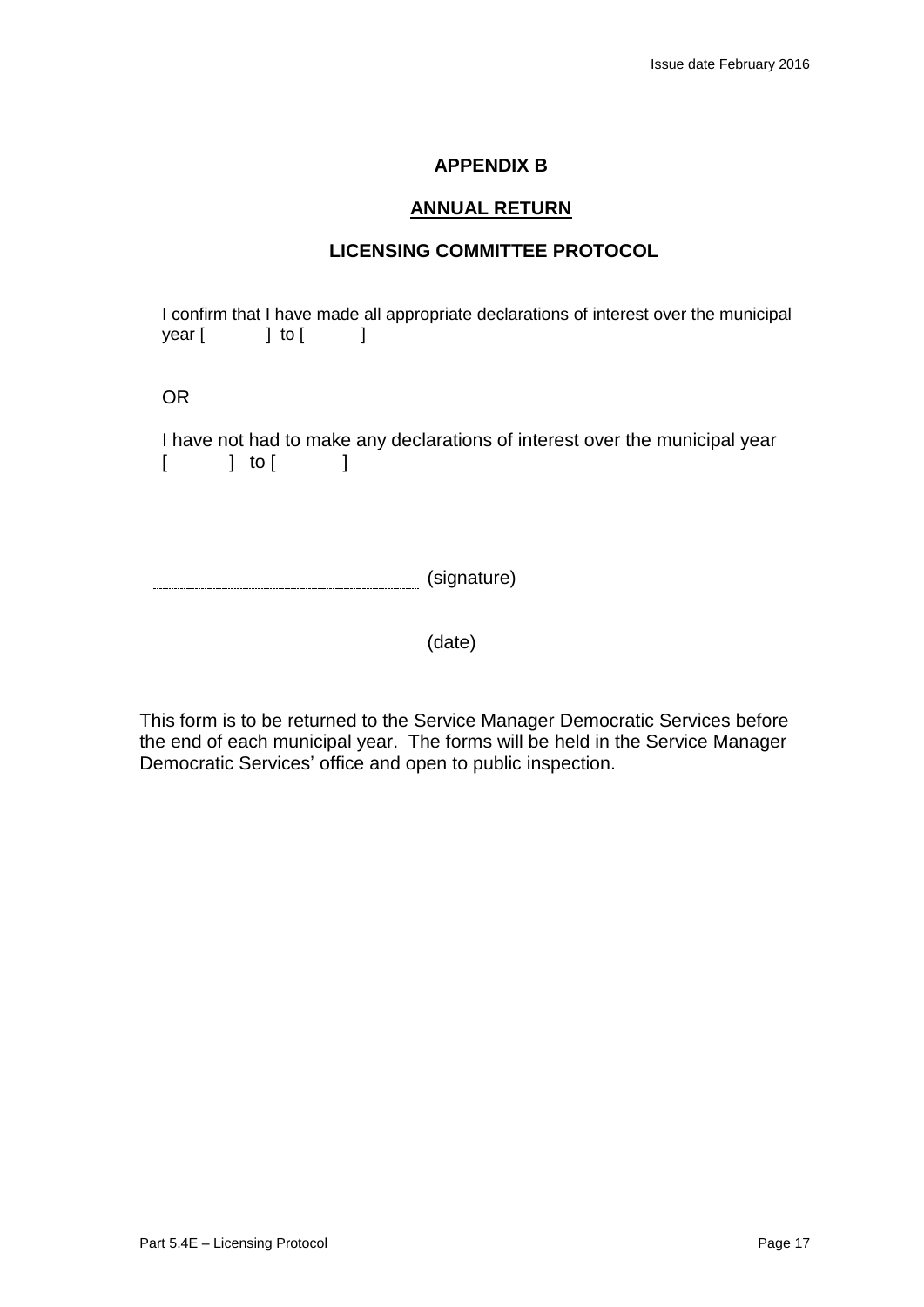# **APPENDIX C**

#### GUIDANCE ABOUT LOBBYING

- (a) Lobbying of Licensing Committee Members:
- (i) A Member of Licensing Committee who is lobbied before the meeting:-
	- May listen to what is being said
	- Should refer the lobbyist to the relevant Licensing Enforcement Officer for advice on Licensing Act procedures and their right if any to make formal representations.
	- Should not give details of voting intentions or otherwise enter into a commitment to oppose or support the application.
- Should report all instances of significant, substantial or persistent lobbying to the Assistant Director Public Safety and Regulation.

There is no problem about listening to a point of view. If, however, members of Licensing Committee express an opinion, without hearing the alternative view, it may create the impression that members have prejudged the matter and will not approach the matter with an open mind on its merits at the Committee.

- (ii) Members of Licensing Committee should avoid entering any premises or site in connection with an application unless part of an organised site visit. However, members may sometimes be asked by constituents to visit them in their homes, and on those visits the question of a licence application (or objection or support) may be raised. In such circumstances, members should not give any commitment.
- (b) Lobbying of other members

While recognising that lobbying of members has an important role in the local democratic process, all other members should ensure that their response is not such as to give reasonable grounds for suggesting that the decision has already been made by the Council.

- (c) Lobbying by Licensing Committee members:
- (i) Members of Licensing Committee should not directly or indirectly organise support or opposition, lobby other members, act as an advocate, or put pressure on officers for a particular recommendation or give instructions to officers about any application. Members are also reminded of their obligation under Paragraphs 2 and 3 of the Code of Conduct for Members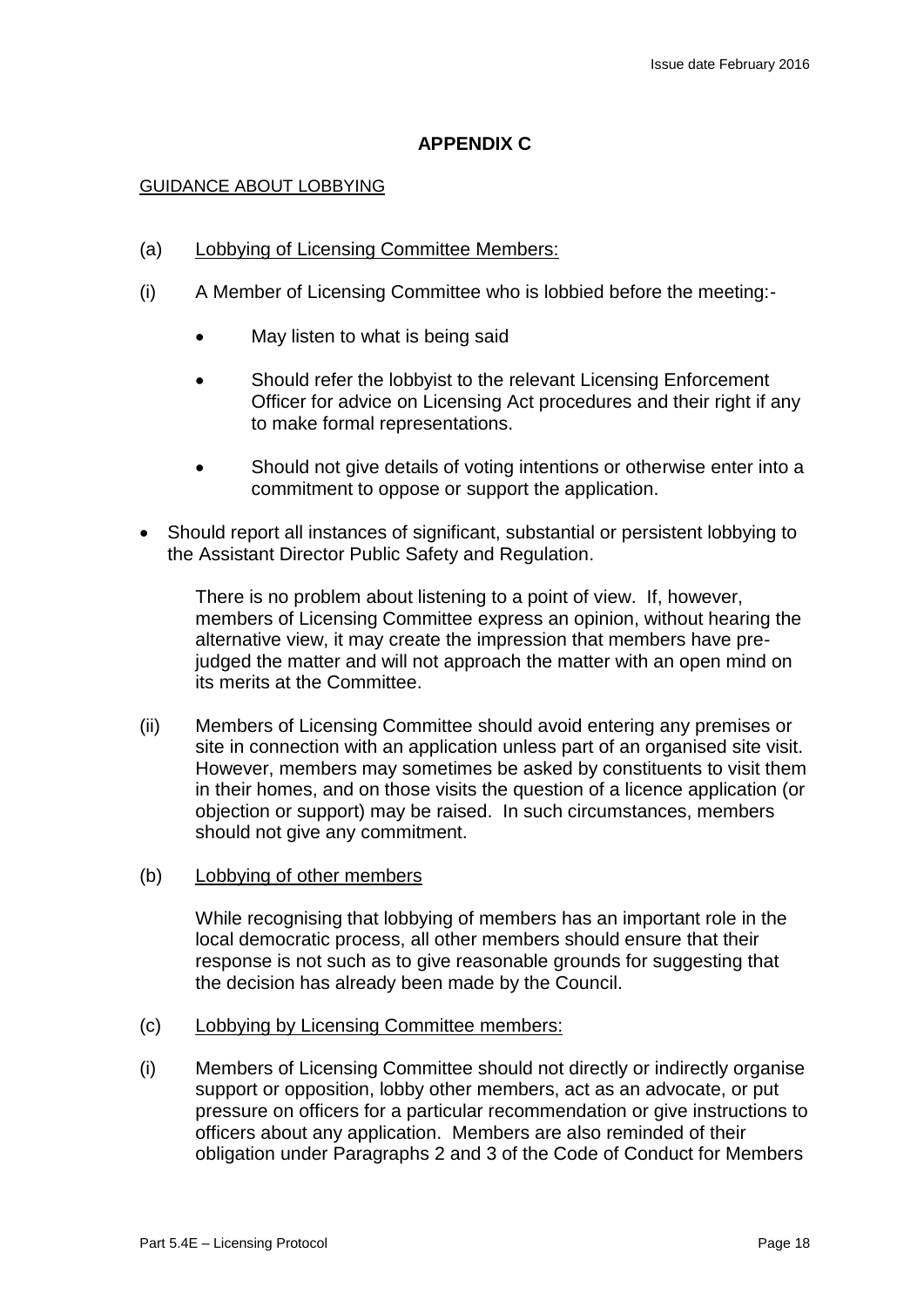(Part 5.2A of the Newcastle Charter). An extract from the Code of Conduct for Members is included at Appendix D.

(ii) If members of Licensing Committee engage in such conduct, it will be apparent that they have prejudged the application and are incapable of dealing with the matter with an open mind. If members find themselves in such a situation, they should withdraw from the Committee for that item.

#### (d) Lobbying by members not on Licensing Committee

- (i) All other members should generally follow the principle set out in section (c) and do nothing to affect the integrity of the licensing system; in particular, they should not put pressure on officers for a particular recommendation or give instructions to officers about any application. Members are also reminded of their obligation under Paragraphs 2 and 3 of the Code of Conduct for Members (Part 5.2A of the Newcastle Charter). An extract from the Code of Conduct for Members is included at Appendix D.
- (ii) Members should consider carefully what effect on the integrity of the licensing process any action they take may have (such as the circulation of correspondence to members). If members receive correspondence about an application, they should copy it to the Assistant Director Public Safety and Regulation rather than directly to members of Licensing Committee. This ensures that the information appears on the appropriate file.
- (iii) Ward members have a number of important roles in licensing matters:
	- informative making sure that their constituents are aware of licensing matters in the Ward
	- representative if requested by an 'other person'\* or 'interested party'\*\* he/she should ensure that party's views are brought to the attention of the Licensing Committee. It is important to note that in relation to the Licensing Act 2003 members can also make representations without being requested to do so by a constituent, by virtue of their position as ward councillor.
	- advocacy speaking for those who feel unable to speak on their own behalf.

Care must be taken to ensure that a member's actions are not misunderstood. A number of steps can prevent this:-

- information that is distributed should be factually correct
- where a member is asked to represent conflicting views on a specific application he/she should ensure that all views are represented.
- an impression should not be created that the member is conducting a campaign in support or opposition to an application
- other members should not be lobbied.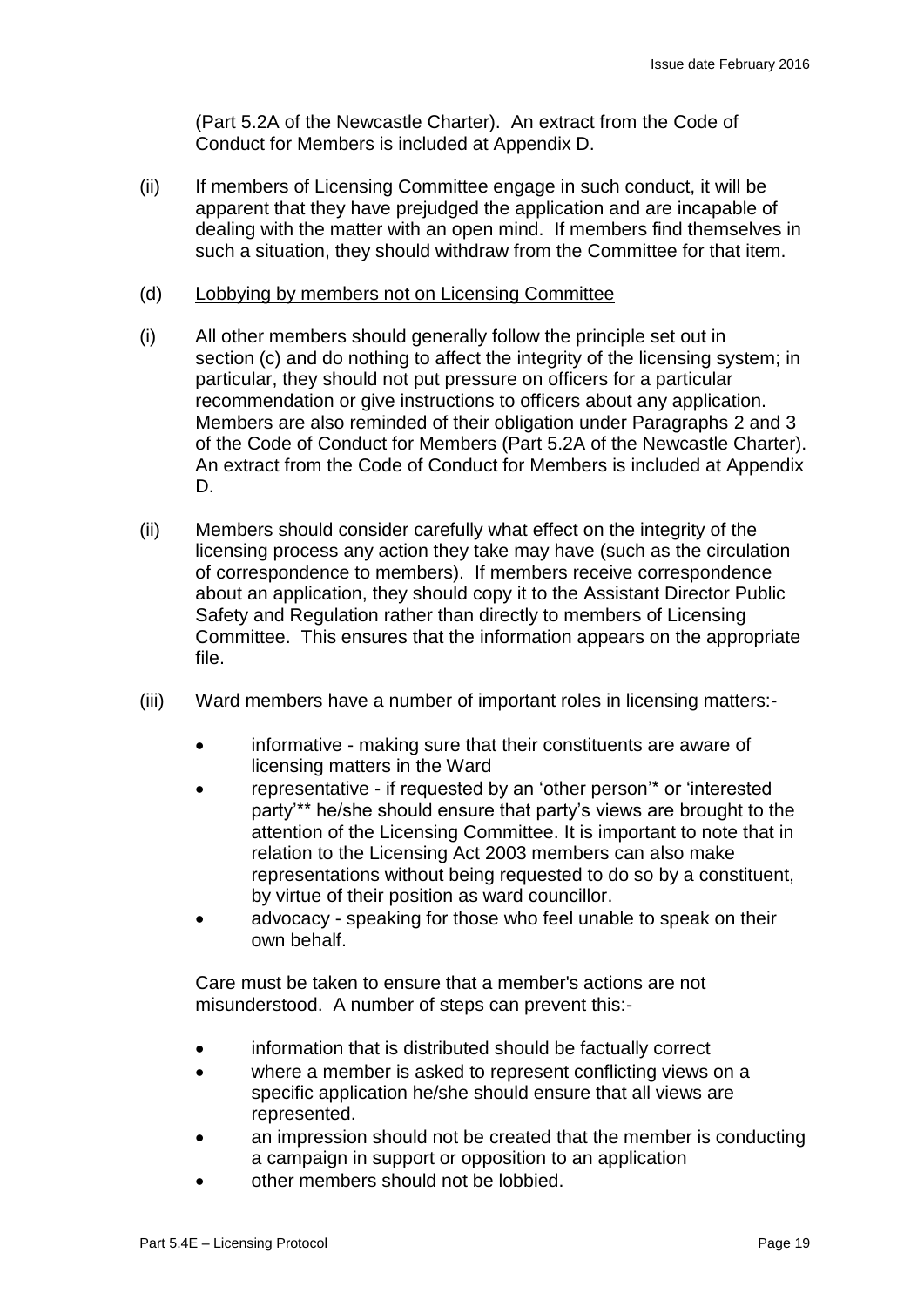\*The term 'other person' is used in the Licensing Act 2003 and is very wide.

\*\*S158 Gambling Act defines 'interested party' as a person who:-

- (a) lives sufficiently close to the premises to be likely to be affected by the authorised activities
- (b) has business interests that might be affected by the authorised activities, or
- (c) represents persons who satisfy paragraph (a) or (b)